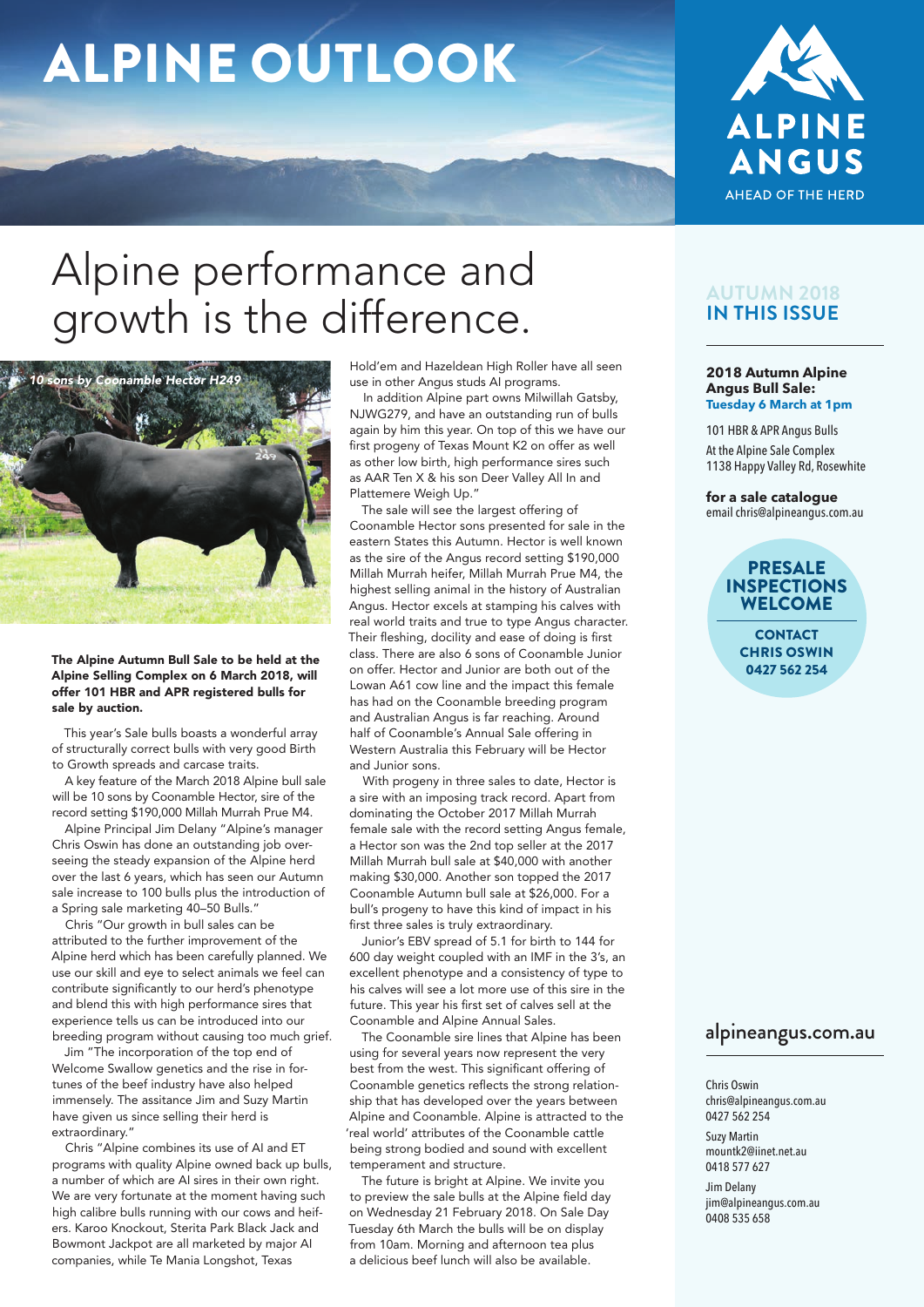# ALIPINE ANGUS BULL SALE AUTUMN 2018

| LOT ID         |            | <b>NAME</b>                                         | <b>DOB</b> | <b>SIRE</b>                      | STATUS FC RC FA RA RS RH MSCL SHTH |                   |             |                |           |                |                   |                |  |
|----------------|------------|-----------------------------------------------------|------------|----------------------------------|------------------------------------|-------------------|-------------|----------------|-----------|----------------|-------------------|----------------|--|
| $\overline{1}$ | CGKM013    | ALPINE SOUTHSIDE M013(AI)                           | 2/3/16     | K C F BENNETT SOUTHSIDE          | HBR                                | 5<br>6            |             | 6 5            | 6         | 5 C            |                   | - 5            |  |
| $\overline{2}$ | CGKM009    | ALPINE WEIGH UP M009(AI)                            | 28/2/16    | PLATTEMERE WEIGH UP K360         | <b>HBR</b>                         | -5                | 6           | - 5            | - 5       | 5              | C.                | - 5            |  |
| $\overline{3}$ | CGKM040    | ALPINE BLACK JACK M040(AI)(ET)                      | 15/3/16    | STERITA PARK BLACK JACK J231     | HBR                                | -5<br>6           | -5          | -5             | -5        | -5             | $\mathsf{C}$      | -5             |  |
| 4              | CGKM006    | ALPINE WEIGH UP M006(AI)                            | 27/2/16    | PLATTEMERE WEIGH UP K360         | <b>HBR</b>                         | -5<br>6           | - 5         | 6              | -5        | -5             | C.                | - 5            |  |
| -5             | CGKM008    | ALPINE JUNIOR M008(AI)                              | 28/2/16    | COONAMBLE JUNIOR J266            | <b>HBR</b>                         | 6                 | - 5<br>6    | 5              | 6         | 5              | $C+4$             |                |  |
| 6              | CGKM027    | ALPINE SOUTHSIDE M027(AI)                           | 10/3/16    | K C F BENNETT SOUTHSIDE          | <b>HBR</b>                         | - 5<br>6          | - 5         | 6              | - 5       | 5              | $\mathsf{C}$      | - 5            |  |
|                | CGKM161    | ALPINE WS JUNIOR M161(APR)(AI                       | 22/8/16    | <b>COONAMBLE JUNIOR J266</b>     | <b>APR</b>                         | 6                 | - 5<br>6    | 5 <sub>2</sub> | $-5$      | 5 <sub>5</sub> | $\mathsf{C}$      | - 5            |  |
| 8              |            | CGKM182 ALPINE JUNIOR M182(AI)                      | 25/8/16    | <b>COONAMBLE JUNIOR J266</b>     | <b>HBR</b>                         | - 5<br>6          | - 5         | 5              | - 5       | 5              | $\mathsf{C}$      | - 5            |  |
| -9             | CGKM172    | ALPINE HECTOR M172(AI)                              | 24/8/16    | <b>COONAMBLE HECTOR H249</b>     | <b>HBR</b>                         | -5<br>- 5         | - 5         | 5              | - 5       | - 5            | $C++$             | - 5            |  |
|                | 10 CGKM127 | ALPINE HECTOR M127(AI)                              | 18/8/16    | <b>COONAMBLE HECTOR H249</b>     | <b>HBR</b>                         |                   | -5          | -5             |           |                |                   | -5             |  |
|                | 11 CGKM174 | ALPINE TEN X M174(AI)                               | 24/8/16    | A A R TEN X 7008                 | <b>HBR</b>                         | 6<br><sup>6</sup> | 6           | -5             | -5        | -5             | <sub>c</sub>      | - 5            |  |
|                | 12 CGKM151 | ALPINE TEN X M151(AI)                               | 21/8/16    | A A R TEN X 7008                 | <b>HBR</b>                         | -5<br>6           | 6           | -5             | -5        | -5             | $C+$ 5            |                |  |
|                | 13 CGKM160 | ALPINE ALL IN M160(AI)                              | 22/8/16    | DEER VALLEY ALL IN 2138          | <b>HBR</b>                         | -5<br>6           | 5           | $5^{\circ}$    | - 5       | 5              | $C+$ 5            |                |  |
|                | 14 CGKM176 | ALPINE ALL IN M176(AI)                              | 24/8/16    | DEER VALLEY ALL IN 2138          | <b>HBR</b>                         | 6                 | - 5<br>- 5  | 5              | - 5       | 6              | $C-$              | - 5            |  |
|                | 15 CGKM268 | ALPINE ELEVATOR M268(AI)(ET)                        | 14/9/16    | <b>COONAMBLE ELEVATOR E11</b>    | <b>HBR</b>                         | 6                 | - 5<br>5    | 5 <sup>5</sup> | - 5       | 4              | $\mathsf{C}$      | - 5            |  |
|                |            | 16 CGKM130 ALPINE GATSBY M130(AI)                   | 18/8/16    | MILWILLAH GATSBY G279            | <b>HBR</b>                         | - 5<br>6          | - 5         | - 5            | - 5       | -5             | - C               |                |  |
|                | 17 CGKM157 | ALPINE GATSBY M157(AI)                              | 22/8/16    | MILWILLAH GATSBY G279            | <b>HBR</b>                         | -5<br>6           | - 5         | - 5            | - 5       | 6              | $C-$              | - 5            |  |
|                | 18 CGKM153 | ALPINE GATSBY M153(AI)                              | 21/8/16    | MILWILLAH GATSBY G279            | <b>HBR</b>                         |                   | -5          | -5             | -5        | 5              | <sub>C</sub>      |                |  |
|                | 19 CGKM100 | ALPINE HECTOR M100(AI)(ET)                          | 5/8/16     | <b>COONAMBLE HECTOR H249</b>     | <b>HBR</b>                         | 6                 | - 5         | -5             | -5        | 6              | <sub>C</sub>      | - 5            |  |
|                | 20 CGKM111 | ALPINE HECTOR M111(AI)(ET)                          | 14/8/16    | <b>COONAMBLE HECTOR H249</b>     | <b>HBR</b>                         | -5<br>6           | - 5         | -5             | - 5       | -5             | $C+$ 5            |                |  |
|                | 21 CGKM210 | ALPINE HOLD'EM M210(AI)                             | 29/8/16    | <b>TEXAS HOLD 'EM H126</b>       | <b>HBR</b>                         | -5<br>6           | - 5         | 5              | - 5       | 5              | C.                | 5              |  |
|                |            |                                                     |            |                                  |                                    |                   |             |                |           |                |                   |                |  |
|                | 22 CGKM208 | ALPINE RESOURCE M208(AI)                            | 29/8/16    | S A V RESOURCE 1441              | <b>HBR</b>                         | -5                | 6           | - 5            | -4        | 5 C            |                   | - 4            |  |
|                | 23 CGKM124 | ALPINE JAGGER M124(AI)                              | 17/8/16    | ALPINE JAGGER J260               | <b>HBR</b>                         | -5                | 6           | 5              | 5         |                | 5 C+ 4            |                |  |
|                | 24 CGKM474 | ALPINE BLACK JACK M474(AI)(ET                       | 19/8/16    | STERITA PARK BLACK JACK J231 HBR |                                    | -5<br>6           | - 5         | - 5            | - 5       | 5              | C.                |                |  |
|                | 25 CGKM118 | ALPINE K WHO M118(AI)                               | 16/8/16    | <b>TEXAS MOUNT K002</b>          | <b>HBR</b>                         | -5<br>-6          | - 5         | -5             | - 5       | 5              | C.                | - 5            |  |
|                | 26 CGKM141 | ALPINE K WHO M141(AI)                               | 20/8/16    | <b>TEXAS MOUNT K002</b>          | <b>HBR</b>                         |                   |             |                |           |                |                   | -5             |  |
|                | 27 CGKM244 | ALPINE HOLD'EM M244(AI)                             | 7/9/16     | TEXAS HOLD 'EM H126              | <b>HBR</b>                         | -5<br>6           | 6           | -5             | -5        | -5             | <sub>c</sub>      | - 5            |  |
|                | 28 CGKM105 | ALPINE HOLD'EM M105(AI)                             | 12/8/16    | TEXAS HOLD 'EM H126              | <b>HBR</b>                         | -5<br>6           | 6           | -5             | -5        | 5              | $C+$ 5            |                |  |
|                | 29 CGKM469 | ALPINE DOCKLANDS M469(AI)(ET)                       | 15/8/16    | <b>CARABAR DOCKLANDS D62</b>     | <b>HBR</b>                         | -5<br>-5          | 6           | 5              | - 5       | 5              | C.                | - 5            |  |
|                | 30 CGKM277 | ALPINE FULL HOUSE M277                              | 14/9/16    | LARGO FULL HOUSE F12             | <b>HBR</b>                         | 6                 | -5<br>- 5   | 5              | -5        | 5              | $\mathsf{C}$      | - 5            |  |
|                | 31 CGKM252 | ALPINE FULL HOUSE M252                              | 9/9/16     | LARGO FULL HOUSE F12             | <b>HBR</b>                         | 6                 | - 5<br>- 5  | 5              | - 5       | 4              | C.                |                |  |
|                | 32 CGKM294 | ALPINE FULL HOUSE M294                              | 18/9/16    | LARGO FULL HOUSE F12             | <b>HBR</b>                         | - 5               | - 5         | - 5            | - 5       | -5             | C+ 5              |                |  |
|                | 33 CGKM031 | ALPINE BLACK JACK M031(AI)                          | 12/3/16    | STERITA PARK BLACK JACK J231 HBR |                                    | 5<br>6            | - 5         | - 5            | - 5       | 5              | C+                | - 5            |  |
|                | 34 CGKM063 | ALPINE BLACK JACK M063(AI)(ET                       | 3/4/16     | STERITA PARK BLACK JACK J231 HBR |                                    | -5                | -5          | -6             |           |                |                   |                |  |
|                | 35 CGKM021 | ALPINE BLACK JACK M021(AI)                          | 7/3/16     | STERITA PARK BLACK JACK J231 HBR |                                    | 6                 | -5          | -5             | -5        | 6              | C                 | - 5            |  |
|                | 36 CGKM086 | ALPINE JACKPOT M086                                 | 12/5/16    | COONAMBLE JACKPOT J279           | <b>HBR</b>                         | -5<br>6           | - 5         | -5             | -5        | -5             | $C+ 5$            |                |  |
|                | 37 CGKM020 | ALPINE WEIGH UP M020(AI)                            | 6/3/16     | PLATTEMERE WEIGH UP K360         | <b>HBR</b>                         | -5<br>6           | - 5         | 5              | - 5       | -5             | <sub>C</sub>      | - 5            |  |
|                | 38 CGKM054 | ALPINE FULL HOUSE M054(APR)                         | 28/3/16    | LARGO FULL HOUSE F12             | APR.                               | 6                 | 5 5 5 6 6 C |                |           |                |                   | $-5$           |  |
|                |            | 39 CGKM049 ALPINE FULL HOUSE M049                   | 26/3/16    | LARGO FULL HOUSE F12             | <b>HBR</b>                         | 6                 | 5 6 5 5 5 C |                |           |                |                   | $5^{\circ}$    |  |
|                |            | 40 CGKM053 ALPINE JET M053                          |            | 28/3/16 ALPINE JET J090          | <b>HBR</b>                         |                   |             |                |           |                | 7 5 6 5 5 5 C + 5 |                |  |
|                |            | 41 CGKM058 ALPINE HIGH ROLLER M058                  | 29/3/16    | HAZELDEAN HIGH ROLLER H6         | <b>HBR</b>                         | 7                 | 6           | 6 5 5          |           | $5^{\circ}$    | $C+$ 5            |                |  |
|                |            | 42 CGKM069 ALPINE HIGH ROLLER M069                  | 10/4/16    | HAZELDEAN HIGH ROLLER H6         | <b>HBR</b>                         | - 5<br>6          | 5           | 6              | - 5       | 6              | $C-$<br>5         |                |  |
|                |            | 43 CGKM273 ALPINE JUNIOR M273(AI)(ET)               | 13/9/16    | COONAMBLE JUNIOR J266            | <b>HBR</b>                         | -5<br>6           |             | 6 5            | $-5$      | 6              | $\mathsf{C}$      | 5              |  |
|                |            | 44 CGKM121 ALPINE M121                              | 16/8/16    |                                  | $-$                                | 6                 | 5           |                | 5 5 6     | 5 C            |                   | 4              |  |
|                |            | 45 CGKM115 ALPINE ELEVATOR M115(AI)(ET)(TW) 15/8/16 |            | <b>COONAMBLE ELEVATOR E11</b>    | <b>HBR</b>                         |                   | 5           |                | 5 5 4 4 C |                |                   |                |  |
|                |            |                                                     |            |                                  |                                    | -5                |             |                |           |                |                   | $-5$           |  |
|                |            | 46 CGKM271 ALPINE HECTOR M271(AI)(ET)               | 12/9/16    | <b>COONAMBLE HECTOR H249</b>     | <b>HBR</b>                         | 6                 | 5 5 3 4 5 C |                |           |                |                   | - 5            |  |
|                |            | 47 CGKM286 ALPINE HECTOR M286(AI)(ET)               | 15/9/16    | <b>COONAMBLE HECTOR H249</b>     | HBR                                | 5                 |             |                |           |                | 5 5 5 4 5 C + 5   |                |  |
|                |            | 48 CGKM146 ALPINE ALL IN M146(AI)                   | 20/8/16    | DEER VALLEY ALL IN 2138          | HBR                                |                   |             |                |           |                | 6 5 6 5 5 5 C + 4 |                |  |
|                |            | 49 CGKM110 ALPINE ALL IN M110(AI)                   | 14/8/16    | DEER VALLEY ALL IN 2138          | <b>HBR</b>                         | 7 5 5 6           |             |                | 6 5 C     |                |                   | 5              |  |
|                |            | 50 CGKM215 ALPINE GATSBY M215(AI)                   | 30/8/16    | MILWILLAH GATSBY G279            | <b>HBR</b>                         |                   | - 5         | 5              | - 5       | 5              | $\mathsf{C}$      | - 5            |  |
|                |            | 51 CGKM205 ALPINE GATSBY M205(AI)                   | 29/8/16    | MILWILLAH GATSBY G279            | <b>HBR</b>                         | 6                 | 6           | 5              | - 5       | 5              | $\mathsf{C}$      | $\overline{4}$ |  |
|                |            | 52 CGKM217 ALPINE GATSBY M217(AI)                   | 1/9/16     | MILWILLAH GATSBY G279            | <b>HBR</b>                         | 6                 | -5          | 6 5            | $-5$      |                | $5$ C+ 3          |                |  |
|                |            | 53 CGKM239 ALPINE HIGH ROLLER M239                  | 7/9/16     | HAZELDEAN HIGH ROLLER H6         | <b>HBR</b>                         | 6                 |             |                |           |                | 5 5 5 5 5 C 5     |                |  |
|                |            | 54 CGKM109 ALPINE RESERVE M109(AI)                  | 14/8/16    | V A R RESERVE 1111               | HBR                                | 6                 |             |                |           |                | 5 6 5 5 5 C + 5   |                |  |
|                |            | 55 CGKM235 ALPINE GATSBY M235(AI)                   | 5/9/16     | MILWILLAH GATSBY G279            | <b>HBR</b>                         | 6                 |             |                |           |                | 5 5 5 5 5 C 4     |                |  |
|                |            | 56 CGKM129 ALPINE HOLD'EM M129(AI)                  | 18/8/16    | TEXAS HOLD 'EM H126              | <b>HBR</b>                         | 6                 |             |                |           |                | 6 6 5 5 5 C + 5   |                |  |
|                | 57 CGKM223 | ALPINE HOLD'EM M223(AI)                             | 1/9/16     | TEXAS HOLD 'EM H126              | <b>HBR</b>                         | 6                 |             |                |           |                | 5 5 5 5 5 6 5     |                |  |
|                |            | 58 CGKM219 ALPINE WEIGH UP M219(AI)                 | 30/8/16    | PLATTEMERE WEIGH UP K360         | <b>HBR</b>                         |                   | - 5         | 5 5            | $-5$      |                | 5 C+ 5            |                |  |
|                |            | 59 CGKM142 ALPINE RESOURCE M142(AI)                 | 20/8/16    | S A V RESOURCE 1441              | <b>HBR</b>                         | -5<br>6           | - 5         | 4              | - 5       | 5              | B-                | - 5            |  |
|                |            |                                                     |            |                                  |                                    |                   |             |                |           |                |                   |                |  |
|                |            | 60 CGKM145 ALPINE HECTOR M145(AI)(ET)               | 20/8/16    | <b>COONAMBLE HECTOR H249</b>     | <b>HBR</b>                         | 6                 | 5           | 5 5            | $-5$      |                | 5 C+ 5            |                |  |
|                |            | 61 CGKM234 ALPINE HECTOR M234(AI)                   | 5/9/16     | <b>COONAMBLE HECTOR H249</b>     | <b>HBR</b>                         | 6                 |             |                |           |                | 5 5 5 6 5 C 5     |                |  |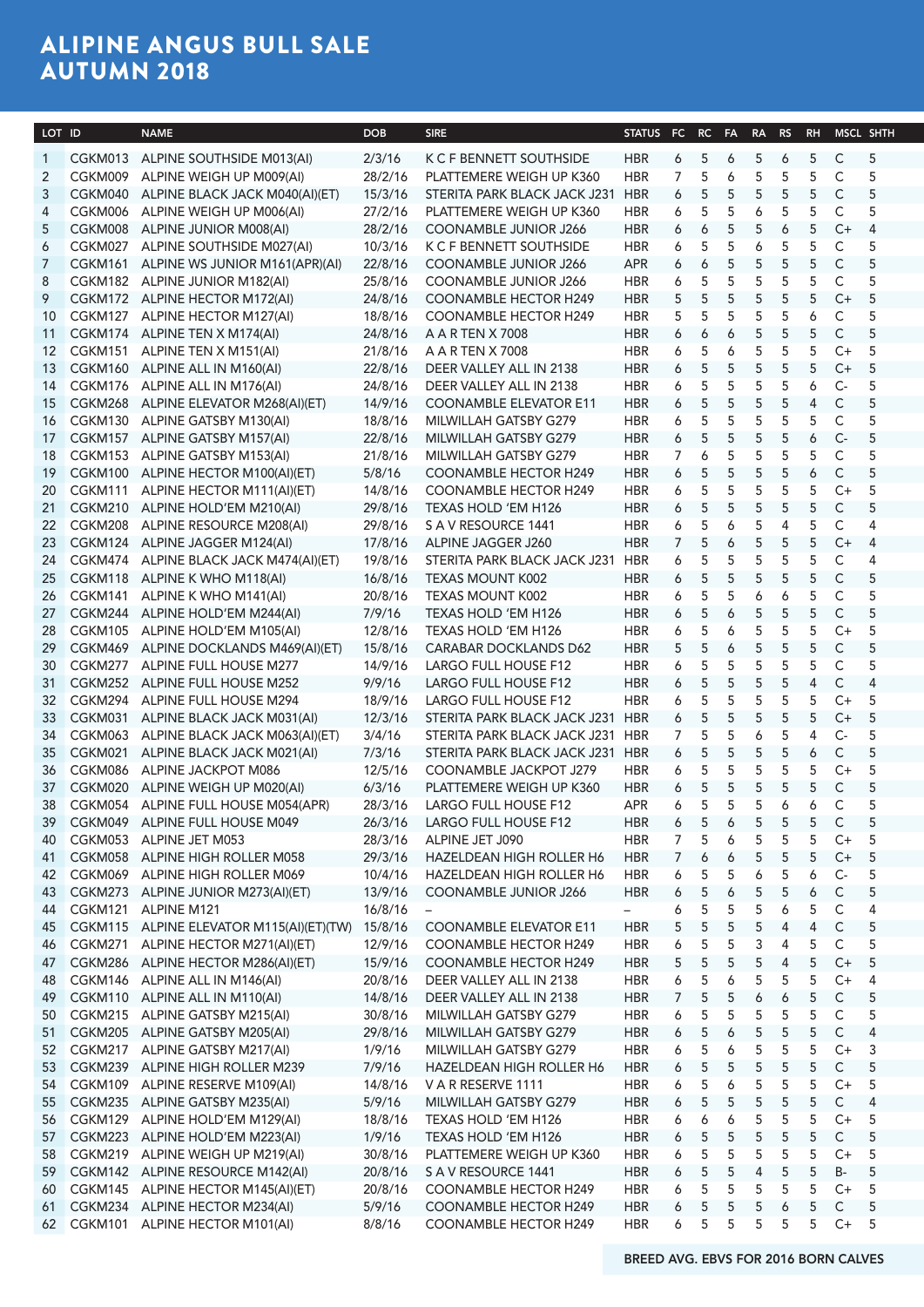1pm, Tuesday 6 March Alpine Sales Complex 1138 Happy Valley Rd, Rosewhite, VIC 3737



|                 | LOT CEDIR CEDTR          |                  |                                  |                        |                    |            |             |                                                           |                  |                                   | GL BWT 200 400 600 MCW MILK SCR DTC CWT EMA RIB RUMP RBY IMF                                        | ABI                           |                |                      | DOM HGRN HGRSS       |
|-----------------|--------------------------|------------------|----------------------------------|------------------------|--------------------|------------|-------------|-----------------------------------------------------------|------------------|-----------------------------------|-----------------------------------------------------------------------------------------------------|-------------------------------|----------------|----------------------|----------------------|
|                 |                          |                  |                                  |                        |                    |            |             |                                                           |                  |                                   |                                                                                                     |                               |                |                      |                      |
| 2               | -0.9<br>1.1              | 2.1<br>2.8       | -8.3 3.6<br>-9.7 3.7             | 57<br>58               | 104 130<br>106 134 |            | 99<br>107   | 21 2.6                                                    |                  |                                   | -4 78 5.2 -2 -2 2 1.1 \$128 \$126 \$130<br>20 1.8 -2.1 82 8.7 -2.8 -3.7 2.9 1.4 \$138               |                               |                | \$135 \$146          | \$128<br>\$136       |
|                 | 0.3                      |                  | $1.3 - 1.5$ 4.5                  | 51                     | 94 125             |            | 108         | 17  1.7  -6.1  67                                         |                  |                                   | 8 -0.7 -2 1.2 2.3 \$141 \$124 \$158                                                                 |                               |                |                      | \$132                |
|                 | 2.4                      | 3.1              | -9.8                             | 3 55                   | 97 123             |            | 92          |                                                           |                  |                                   | 20 0.8 -2.2 74 6.9 -2.4 -3.4 2.6 1.1 \$126 \$128 \$127                                              |                               |                |                      | \$127                |
|                 | -1.6                     | -2.9             | $-2.5$ 4.6                       | 48                     | 91 126             |            | 109         |                                                           |                  |                                   | 16  1.7  -2.6  73  5.5  -1.5  -1.8  0.7  2.4  \$120  \$107  \$134                                   |                               |                |                      | \$115                |
| 6               |                          | -0.6             | -4.6 4.5                         | 57                     | 104 135            |            | 101         |                                                           |                  |                                   | 20 3.3 -5.6 72 5.9 -1.2 -1.1 1.5 1.9 \$140 \$126 \$151 \$134                                        |                               |                |                      |                      |
|                 | 0.7                      | 0.8              | $-2$ 3.4                         | 52                     | 93                 | 125        | 90          |                                                           |                  |                                   | 16 2.2 -5.9 77 3.5 0.4 0.4 -0.9 2.6 \$132 \$115 \$143                                               |                               |                |                      | \$126                |
| 8               | $-2.9$                   | -0.9             | $-1.7$ 5.3 52                    |                        | 97                 | 135        | 125         | 16 1.6<br>-4.8                                            | 82               | 4.6                               | $-0.9$ $-1.4$ 0.1                                                                                   | 2.3 \$126                     |                |                      | \$108 \$142 \$119    |
|                 | 1.2                      | $\overline{0}$   | -5.7 4.7 51                      |                        | 87                 | 118        | 102         | 15 2.3<br>-4.6                                            | 71 8.2           | $\overline{1}$                    | 0.6<br>0.5                                                                                          | 2 \$127                       |                | \$115 \$133          | \$124                |
| 10              | $\overline{0}$           | -0.7             | -7.6 5.7                         | - 50                   | 83                 | 116        | 107         | 11  0.6<br>$-3.8$                                         |                  | 72 7.3 0.7                        | 0 0.6 1.7 \$117 \$106 \$120                                                                         |                               |                |                      | \$115                |
| 11              | -0.4                     | 1.2              | -2 4.6                           | 57                     | 104                | 135        | 112         | 20 2.9                                                    |                  |                                   | -5 80 5.6 -2.5 -2.8 1.8 1.9 \$139<br>69 6.7 -2.1 -2.6 2.2 1.1 \$119 \$119 \$121 \$120               |                               | \$128 \$154    |                      | \$133                |
| 12              | -0.8<br>$-3$             | 1.4<br>0.8       | -3.9 4.9<br>-2.2 4.2             | - 52<br>55             | 94<br>99           | 121<br>128 | 92<br>100   | 16  1.5  -2.6<br>15 1.6 -2.8 70 4.9 -1.8 -1.8             |                  |                                   |                                                                                                     | 1 1.9 \$120 \$115 \$127 \$118 |                |                      |                      |
| 14              | $-3.4$                   | 0.8              | -3.1 4.4                         | 58                     | 102 132            |            | 105         | - 16                                                      |                  |                                   | 2 -2.1 74 5.3 -2.8 -2.9 1.6 2 \$122 \$118 \$131 \$120                                               |                               |                |                      |                      |
| 15 <sup>2</sup> | $-1.8$                   | 0.2              | $-3.7$ 4.6                       | 53                     | 101 137            |            | 132         |                                                           |                  |                                   | 17  1.4  -0.9  75  4.7  -1.6  -0.9  0.4  1.5  \$113  \$106  \$116  \$114                            |                               |                |                      |                      |
| 16              | 0.3                      | $-2.7$           | -6.2 4.6                         | - 50                   | 87 117             |            | 97          |                                                           |                  |                                   | 16 2.3 -6.1 72 6.8 1.3 1.1 -1 3.7 \$134                                                             |                               |                | \$113 \$154          | \$123                |
|                 | 1.8                      | $-0.7$           | -6.6 4.1 47                      |                        | 88                 | 112        | 97          | $16$ $1.7$ $-6.1$                                         |                  |                                   | 66 5.8 1.7 1.6 -1.5 3.8 \$133                                                                       |                               |                |                      | \$115 \$153 \$122    |
| 18              | $-2.6$                   | -4.3             | -4.8 5.8                         | - 54                   | 94                 | - 126      | 110         | 2 -5.3 81 7.9<br>14                                       |                  |                                   | 1 1 -1 3.5 \$131                                                                                    |                               |                | \$110 \$149          | \$121                |
| 19              | 2.5                      | 1.9              | $-6.4$ 3.1 40                    |                        | 69                 | 95         | 77          |                                                           |                  |                                   | 16 1.1 -3.7 50 6.7 1.6 2.2 0.1 1.7 \$107 \$102 \$103 \$109                                          |                               |                |                      |                      |
| 20              | -4.4                     | -4.6             | -4.4 7                           | - 50                   | 83                 | 116        | 102         |                                                           |                  |                                   | 9 1.2 -3 67 8.5 0.3 0.2 1.5 0.4 \$99                                                                |                               |                | \$96 \$89            | \$104                |
| 21              | 3.3                      | 0.5              | $-5$ 4.4                         | 46                     | 85                 | 119        | 102         |                                                           |                  |                                   | 17 2.9 -5.6 59 5.3 0.5 1.1 0.7 1.2 \$127 \$113 \$129 \$125                                          |                               |                |                      |                      |
| 22<br>23        | $-1.9$<br>$-3.2$         | $-1.1$<br>$-1.4$ | -1.6 6.7<br>-4.6 5.4             | - 54<br>53             | 95 119<br>92       | - 126      | - 95<br>100 | 19<br>2.8<br>$-4.4$                                       | 69               |                                   | 11 1.7 -4.2 72 8.4 -0.3 0.1 1.2 0.6 \$114 \$114 \$107 \$117<br>6.8 -1.2 -1.6 1.6 1.6 \$122          |                               |                | \$111 \$129          | \$119                |
| 24              | $-3.7$                   | $-3.3$           | -1.4                             | 6<br>- 51              | 94                 | 121        | - 91        | 15  0.8  -4.2  68                                         |                  |                                   | 8.1 -0.8 -1.2 1.6 0.9 \$114                                                                         |                               |                |                      | \$111 \$112 \$115    |
| 25 <sub>2</sub> | 4.8                      | 3.6              | $-8.4$ 2.7                       | -44                    | 90                 | - 114      | - 98        | 17  1.8  -3.5  65                                         |                  |                                   | 4.5 -0.3 -0.2 -0.1                                                                                  | 2.5 \$125                     |                | \$118 \$136          | \$120                |
| 26              | 2.9                      | 3.9              | -7.6<br>$\overline{4}$           | 54                     | 101                | 131        | 120         | 13  2.4  -2.9  74  4.3  -0.9  -0.5                        |                  |                                   |                                                                                                     | 0.5 1.9 \$132                 |                | \$124 \$141          | \$130                |
| 27              | $-3.5$                   | $-2.3$           | 1.6 5.2                          | - 49                   | 90                 | 121        | 103         | 16 2.5 -3.2 64                                            |                  |                                   | 6 0.1 -0.5 0.4 1.5 \$106                                                                            |                               | \$100 \$107    |                      | \$107                |
| 28              | 5                        | 1.9              | -8.2 1.9                         | 43                     | 84                 | 110        |             |                                                           |                  |                                   | 94 20 2.2 -6.2 63 5.6 2.1 2.4 -0.8 2.2 \$125                                                        |                               |                | \$112 \$130          | \$121                |
|                 | 3.7                      | 0.2              | -6.1 4.1                         | 45                     | 82 115             |            | 94          |                                                           |                  |                                   | 18  1.7  -3.6  63  6.5  -0.5  -0.7  0.7  1.4  \$116  \$107  \$117  \$116                            |                               |                |                      |                      |
| 30              | 0.1                      | 0.7              | -3.9 5.7                         | - 49                   | 87 117             |            | 120         | 8 1.5 -5.7 69                                             |                  | - 4.8                             | $-1$ $-0.5$                                                                                         | 0 2.3 \$123 \$110 \$137 \$116 |                |                      |                      |
| 31              | 0.9 <sub>2</sub>         | -0.6             | $0 \t 4.5 \t 38$                 |                        | -73                | - 93       | 84          |                                                           |                  |                                   | 9 1.5 -3.2 49 3.6 -1.3 -0.1 0.3 1.6 \$95                                                            |                               | \$98           | \$95                 | \$96                 |
| 32<br>33        | -0.1<br>$\overline{0}$   | 1.5              | -2.5 5.5 50<br>1 -1.7 4.9 51     |                        | 89 118<br>92 122   |            | 118<br>102  | 9 2.1<br>16  0.6  -2.6  68                                |                  |                                   | -5 67 4.7 -1.3 -1.2 1.1 1.6 \$122 \$113 \$131<br>6.4 -1.3 -2.2 1.6 0.9 \$114                        |                               |                | \$112 \$113          | \$117<br>\$116       |
| -34             | $-3$                     | $-3$             | $-1.7$ 5.4                       | 50                     | 93 117             |            | 85          | 15                                                        |                  | 1 -4.7 66 7.5 -0.3 -0.5           |                                                                                                     | 1.3 1.1 \$116 \$113 \$115     |                |                      | \$116                |
| 35              | $-1.1$                   | -0.4             | $-3.5$                           | 56<br>6                | 103                | 138        | 116         | 18  2.7  -6.4                                             |                  | 78 7.4 -1.3 -1.5                  |                                                                                                     | 1.8 1.3 \$143 \$126 \$154     |                |                      | \$137                |
| 36              | $-1.5$                   | -0.7             | -3                               | 49<br>- 5              | 86                 | - 116      | 104         | $2 - 3.3$<br>17                                           | 75               |                                   | 8 -1.7 -2.1 1.4 1.9 \$115                                                                           |                               |                |                      | \$108 \$123 \$112    |
| 37              | -1.8                     | 0.7              | $-5.2$ 4.2                       | 51                     |                    | 91 111 85  |             |                                                           |                  |                                   | 15 0.7 -1.3 72 6.8 -2.5 -2.7 1.9 1.3 \$104 \$113 \$102 \$107                                        |                               |                |                      |                      |
| 38              | 1.9                      |                  |                                  |                        |                    |            |             |                                                           |                  |                                   | 0.5 -1.8 4.5 47 78 110 92 7 0.8 -2.8 61 4.9 -0.6 -0.2 0.5 1.2 \$108 \$103 \$104 \$111               |                               |                |                      |                      |
| 39              | $1.2$ 1.2                |                  | $-1.4$ 3.9                       | 38                     | 69                 | 91         | - 79        | 8 1.2 -4.9 56 4.3 -1.2 -0.5                               |                  |                                   | 0.2 1.6                                                                                             | \$100                         | \$99           | \$101                | \$100                |
| 40<br>41        | $-0.5$<br>$-0.2$         | $-1.8$<br>1.3    | $-4.3$ 4.6<br>$-3$ 5.9           | 45<br>58               | 82<br>104          | 102<br>134 | 84<br>125   | 16<br>1.5<br>$-3.9$<br>17  1.5  -3.6  73  6.5  -0.7  -0.6 | 60               | 7.4<br>0.2                        | 0.7<br>0.6<br>0.4                                                                                   | \$110<br>2.4 \$133            | \$109          | \$112<br>\$122 \$146 | \$109<br>\$128       |
| 42              | $-1.5$                   | $\overline{0}$   | $-1$ 5.9                         | 58                     | 100                | 136        | 131         | 19  2.1  -2.2  69  6.1  -1.8  -2.1                        |                  |                                   |                                                                                                     | 1 2.8 \$129                   |                | \$116 \$148          | \$122                |
| 43              | -0.4                     | $-0.7$           | $-3$ 5.7                         | 48                     | 90                 | 128        | 115         | 17 2.3 -4.8                                               |                  | 77   6.5   -0.3   -0.6            | 0.8                                                                                                 | 2 \$131                       |                |                      | \$112 \$145 \$125    |
| 44              | $\overline{\phantom{a}}$ |                  | $\overline{\phantom{a}}$         |                        |                    |            |             |                                                           |                  |                                   |                                                                                                     | $\overline{\phantom{a}}$      |                |                      |                      |
| 45              |                          | $-4$ $-1.3$      | $-1.7$ 5.9                       | 52                     | 99                 | 129        | 123         | 1.7<br>16<br>$-2.4$                                       | 71               | 6.8<br>$-0.9$                     | 0.1<br>$-0.2$                                                                                       | 2.8<br>\$119                  | \$108          |                      | \$133 \$114          |
| 46              | 0.8                      | $-0.1$           | $-6.6$ 5.4                       | 50                     | 84                 | 115        | 117         | $9 - 0.1$<br>$-1.7$                                       | 65               | 7.5<br>0.3                        | 0.4<br>$\overline{1}$                                                                               | 0.5<br>\$102                  | \$102          | \$92                 | \$108                |
| 47              | $-3.8$                   | $-2.2$           | $-5.5$ 7.6                       | -54                    | 91                 | 127<br>126 | 133         | 0.9                                                       | 71<br>$-2$       | $-0.3$<br>8<br>5.9                | 0.1<br>1.1                                                                                          | 0.8<br>\$105<br>1.8           | \$99           | \$125                | \$102 \$108<br>\$115 |
| 48<br>49        | $-3.4$<br>$-0.1$         | 1.3<br>2.1       | $-3.1$ 4.1<br>$-6.4$ 3.3         | 54<br>53               | 100<br>98          | 121        | 103<br>94   | 15<br>1.6<br>17<br>1.4<br>$-4.4$                          | 75<br>$-2$<br>72 | $-3.1$<br>5.8<br>-0.3             | $-3.5$<br>1.8<br>-0.9<br>0.3                                                                        | \$117<br>2.9<br>\$134         | \$117<br>\$125 | \$149                | \$127                |
| 50              | $-2.2$                   | $-2$             | $-2.1$ 5.8                       | 39                     | 72                 | 94         | 86          | 10<br>1.7                                                 | 58<br>$-5$       | 4.8<br>0.8                        | $-0.9$<br>$\overline{1}$                                                                            | 2.3<br>\$95                   | \$91           | \$99                 | \$93                 |
| 51              | $-5.1$                   | -5.9             | $0.4$ 6.1                        | 52                     | 92                 | 124        | 106         | 3 <sup>5</sup><br>$-5.9$<br>16                            | 78               | 6.8 0.6                           | 0.7<br>$-1.3$                                                                                       | 4.1<br>\$127                  |                |                      | \$104 \$151 \$114    |
| 52              | -1.4 -0.5                |                  | $-2.5$ 4.8                       | - 47                   | 82                 | 109        | 89          | 17<br>2.5<br>-5.4                                         | 63               | 5.8<br>1.6                        | 1.4<br>-1                                                                                           | 3.1<br>\$118                  |                | \$104 \$130          | \$112                |
| 53              | 2.4                      |                  | 4 -4.2 3.7 53                    |                        | 89 115             |            | 113         | 16  1.9  -4.2  63                                         |                  |                                   | 5 -0.1 -0.6 -0.2 3.1 \$126                                                                          |                               |                |                      | \$117 \$142 \$119    |
| 54              | 1.7                      | $-1.7$           | $-5.7$                           | - 48<br>$\overline{4}$ | 84                 | 114        | -91         | 15 2.1<br>-4.6                                            | 64               | $6.6$ -1.1 -1.4                   |                                                                                                     | 1.1 2.2 \$126                 |                |                      | \$115 \$137 \$121    |
| 55              | -4.1                     | $-4.7$           | -0.1 6.4                         | 49                     | 89                 | 116        | 103         | 18<br>2.3<br>$-5.9$                                       | 75               | $5.1$ 0.1                         | $-0.6$<br>$\overline{\mathbf{0}}$                                                                   | 3.1<br>\$115                  |                | \$102 \$131          | \$106                |
| 56<br>57        | 5.6                      | 3.2              | -6.8<br>$2.9$ $1.4$ $-1.1$ $2.3$ | 39<br>39               | 68<br>76           | 93<br>100  | -74<br>84   | 17<br>1.8<br>-4.8<br>18<br>1.5<br>$-5$                    | 48<br>52         | 0.9<br>6<br>5 <sup>5</sup><br>0.4 | $1.1 \t 0.7$<br>0.5<br>$0.4\,$                                                                      | 1.2 \$107<br>0.9<br>\$105     | \$104          | \$104 \$101<br>\$100 | \$109<br>\$108       |
| 58              | 1.9                      | $\overline{1}$   | $-2.9$ 2.8                       | 51                     | 89                 | 107        | 77          | 1.2<br>16<br>$-2.4$                                       | 67               | $6.2 -2.6 -3.3$                   | 2 1.8                                                                                               | \$115                         |                | \$122 \$119          | \$115                |
| 59              | 0.7                      | 2                | $-4$ 4.5                         | 54                     | 100                | 125        | 104         | 16 2.2 -5.9                                               |                  | 78  6.9  -0.2  -0.7               |                                                                                                     | 1 0.9 \$129                   |                | \$123 \$129          | \$128                |
| 60              | 1.4                      | 1.4              | $-6.1$ 3.5                       | 39                     | 69                 | 96         | 77          | 16  1.4  -4.3                                             | 50               | 7 1.9 2.7                         |                                                                                                     | 0 1.7 \$109                   |                | \$102 \$106          | \$111                |
| 61              | $-3.9$                   | -4.5             | $-0.9$ 6.3                       | 50                     | 80                 | 115        | 102         | 13  1.4  -4.3                                             | 71               | 8.4 0.6                           | $0.1 \quad 0.3$                                                                                     | 2 \$108                       |                |                      | \$95 \$112 \$106     |
| 62              | 3.9                      |                  |                                  | 2.1 -10.3 2.5 42       | 72                 | 98         | - 78        | - 15                                                      |                  | 1 -4.9 60 7.9 1.7 1.7 -0.1        |                                                                                                     | 2 \$116 \$107 \$116 \$115     |                |                      |                      |
|                 |                          |                  |                                  |                        |                    |            |             |                                                           |                  |                                   |                                                                                                     |                               |                |                      |                      |
|                 |                          |                  |                                  |                        |                    |            |             |                                                           |                  |                                   | +0.1 +0.3 -3.9 +4.3 +43 +80 +104 +90 +15 +1.8 -4.0 +58 +4.7 +0.0 -0.1 +0.3 +1.7 +110 +106 +115 +108 |                               |                |                      |                      |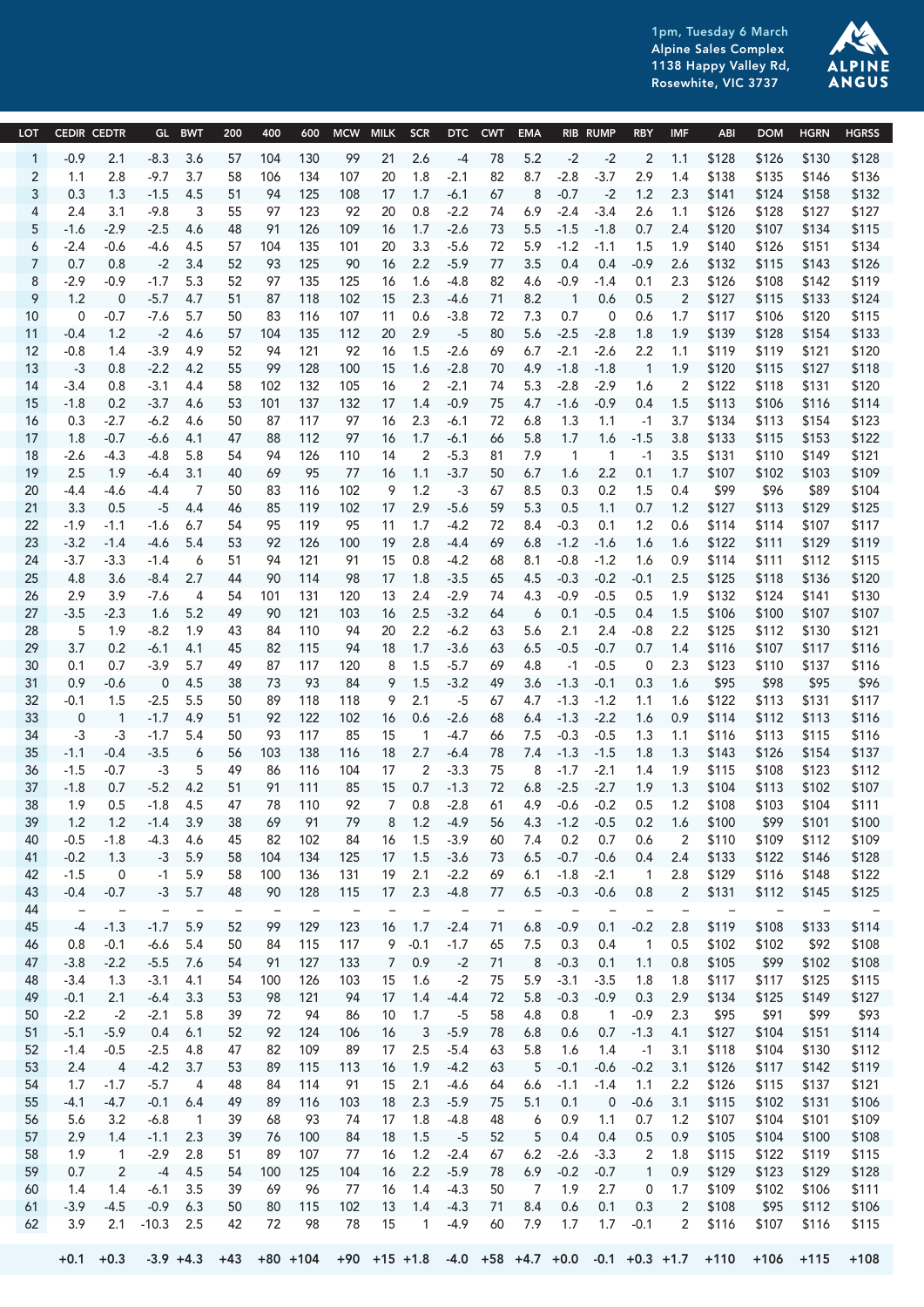## ALIPINE ANGUS BULL SALE AUTUMN 2018









#### LOT 3

ALPINE BLACK JACK M040(AI)(ET)

| CGKM040<br>15/3/2016 | <b>IDENTIFIER:</b><br><b>BIRTH DATE:</b> |            |                                 |            |                              |                              |
|----------------------|------------------------------------------|------------|---------------------------------|------------|------------------------------|------------------------------|
| <b>CE-DIR</b>        | <b>CE-DTR</b>                            | <b>GL</b>  | <b>BW</b>                       | 200        | 400                          | 600                          |
| 0.3                  | 1.3                                      | $-1.5$     | 4.5                             | 51         | 94                           | 125                          |
| <b>MCWT</b>          | <b>MILK</b>                              | SS         | DTC.                            | <b>CWT</b> | <b>EMA</b>                   | <b>RIB</b>                   |
| 108                  | 17                                       | 1.7        | $-6.1$                          | 67         | 8                            | $-0.7$                       |
| <b>RUMP</b>          | RBY%                                     | <b>IMF</b> | <b>ANGUS</b><br><b>BREEDING</b> | DOM.       | <b>HEAVY</b><br><b>GRAIN</b> | <b>HEAVY</b><br><b>GRASS</b> |
| $-2$                 | 1.2                                      | 2.3        | \$141                           | \$124      | \$158                        | \$132                        |

| <b>LOT 7</b>              |                                          |            | <b>ALPINE WS JUNIOR M161(APR)(AI)</b> |            |              |              |
|---------------------------|------------------------------------------|------------|---------------------------------------|------------|--------------|--------------|
| <b>CGKM161</b><br>22/8/16 | <b>IDENTIFIER:</b><br><b>BIRTH DATE:</b> |            |                                       |            |              |              |
| <b>CE-DIR</b>             | <b>CE-DTR</b>                            | <b>GL</b>  | <b>BW</b>                             | 200        | 400          | 600          |
| 0.7                       | 0.8                                      | $-2$       | 3.4                                   | 52         | 93           | 125          |
| <b>MCWT</b>               | <b>MILK</b>                              | <b>SS</b>  | <b>DTC</b>                            | <b>CWT</b> | <b>EMA</b>   | <b>RIB</b>   |
| 90                        | 16                                       | 2.2        | $-5.9$                                | 77         | 3.5          | 0.4          |
| <b>RUMP</b>               | RRY%                                     | <b>IMF</b> | <b>ANGUS</b>                          | <b>DOM</b> | <b>HEAVY</b> | <b>HEAVY</b> |

RUMP RBY% IMF ANGUS ANGUS DOM. HEAVY<br>BREEDING DOM. GRAIN GRAIN **GRASS** 0.4 -0.9 2.6 \$132 \$115 \$143 \$126

LOT 8

ALPINE JUNIOR M182(AI)

| <b>CGKM182</b><br>25/8/2016 | <b>IDENTIFIER:</b><br><b>BIRTH DATE:</b> |            |                                 |            |                              |                              |
|-----------------------------|------------------------------------------|------------|---------------------------------|------------|------------------------------|------------------------------|
| <b>CE-DIR</b>               | <b>CE-DTR</b>                            | GL         | <b>BW</b>                       | 200        | 400                          | 600                          |
| $-2.9$                      | $-0.9$                                   | $-1.7$     | 5.3                             | 52         | 97                           | 135                          |
| <b>MCWT</b>                 | <b>MILK</b>                              | SS         | DTC.                            | <b>CWT</b> | <b>EMA</b>                   | <b>RIB</b>                   |
| 125                         | 16                                       | 1.6        | $-4.8$                          | 82         | 4.6                          | $-0.9$                       |
| <b>RUMP</b>                 | RBY%                                     | <b>IMF</b> | <b>ANGUS</b><br><b>BREEDING</b> | DOM.       | <b>HFAVY</b><br><b>GRAIN</b> | <b>HFAVY</b><br><b>GRASS</b> |
| $-1.4$                      | 0.1                                      | 2.3        | \$126                           | \$108      | \$142                        | \$119                        |

LOT<sub>9</sub> ALPINE HECTOR M172(AI)

| <b>CGKM172</b><br>24/8/2016 | <b>IDENTIFIER:</b><br><b>BIRTH DATE:</b> |            |                                 |            |                              |                              |
|-----------------------------|------------------------------------------|------------|---------------------------------|------------|------------------------------|------------------------------|
| <b>CE-DIR</b>               | <b>CE-DTR</b>                            | GL         | <b>BW</b>                       | 200        | 400                          | 600                          |
| 1.2                         | 0                                        | $-5.7$     | 4.7                             | 51         | 87                           | 118                          |
| <b>MCWT</b>                 | <b>MILK</b>                              | <b>SS</b>  | <b>DTC</b>                      | <b>CWT</b> | <b>EMA</b>                   | <b>RIB</b>                   |
| 102                         | 15                                       | 2.3        | $-4.6$                          | 71         | 8.2                          | 1                            |
| <b>RUMP</b>                 | RBY%                                     | <b>IMF</b> | <b>ANGUS</b><br><b>BREEDING</b> | DOM.       | <b>HEAVY</b><br><b>GRAIN</b> | <b>HEAVY</b><br><b>GRASS</b> |
| 0.6                         | 0.5                                      | 2          | \$127                           | \$115      | \$133                        | \$124                        |

- Strong bodied, well balanced Black Jack son descending from one of Americas highest earning females, Davis YR Blackbird 558H.
- Breed average for Birth coupled with high growth and excellent carcase traits.
- Top 4% all Indexes.

- Long Junior son out of one of Welcome Swallows high end females, D240.
- Low Birth Weight with big Birth to Growth spread, positive fat and very good IMF.
- Top 10% Heavy Grass & Angus Breeding Index.

- Scale crushing performance from this Junior son out of a quality Casino daughter.
- Birth Wt in the low 5's, high end Growth EBV's and good marbling. • Top 15% Heavy Grain & Angus
- Breeding Index.

- Show stopping looks by this Hector son out of a Gatsby daughter emanating from the all conquering Wilcoola cow family.
- Perfect structural scores to match his commanding phenotype.
- Positive Calving Ease, good Birth to Growth spread & Scrotal, big EMA, +ve fat and 2 for IMF. • Semen retained.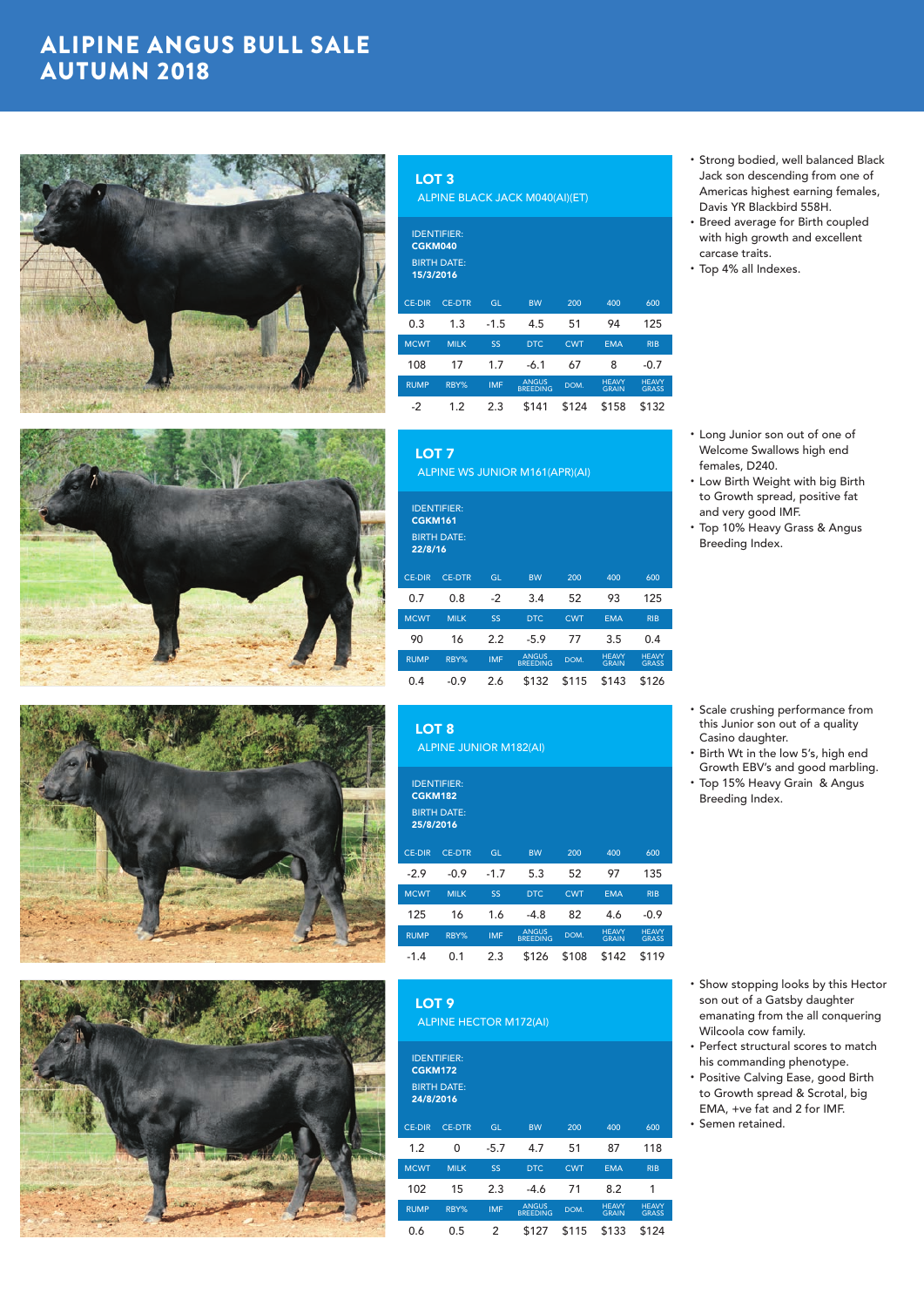1pm, Tuesday 6 March Alpine Sales Complex 1138 Happy Valley Rd, Rosewhite, VIC 3737











|                                              | <b>LOT 11</b><br>ALPINE TEN X M174(AI)                    |      |           |            |            |            |
|----------------------------------------------|-----------------------------------------------------------|------|-----------|------------|------------|------------|
| <b>CGKM174</b><br>24/8/2016<br><b>CE-DIR</b> | <b>IDENTIFIER:</b><br><b>BIRTH DATE:</b><br><b>CE-DTR</b> | GL   | <b>BW</b> | 200        | 400        | 600        |
|                                              |                                                           |      |           |            |            |            |
| $-0.4$                                       | 1.2                                                       | $-2$ | 4.6       | 57         | 104        | 135        |
| <b>MCWT</b>                                  | <b>MILK</b>                                               | SS   | DTC.      | <b>CWT</b> | <b>EMA</b> | <b>RIB</b> |
| 112                                          | 20                                                        | 2.9  | $-5$      | 80         | 5.6        | $-2.5$     |

ANGUS DOM. HEAVY

GRAIN

**HEAVY** GRASS

|                                                                         | <b>LOT 15</b> |            | <b>ALPINE ELEVATOR M268(AI)(ET)</b> |            |                              |                              |  |  |  |  |  |  |
|-------------------------------------------------------------------------|---------------|------------|-------------------------------------|------------|------------------------------|------------------------------|--|--|--|--|--|--|
| <b>IDENTIFIER:</b><br><b>CGKM268</b><br><b>BIRTH DATE:</b><br>14/9/2016 |               |            |                                     |            |                              |                              |  |  |  |  |  |  |
| <b>CE-DIR</b>                                                           | <b>CE-DTR</b> | GL         | <b>BW</b>                           | 200        | 400                          | 600                          |  |  |  |  |  |  |
| $-1.8$                                                                  | 0.2           | $-3.7$     | 4.6                                 | 53         | 101                          | 137                          |  |  |  |  |  |  |
| <b>MCWT</b>                                                             | <b>MILK</b>   | SS         | <b>DTC</b>                          | <b>CWT</b> | <b>EMA</b>                   | <b>RIB</b>                   |  |  |  |  |  |  |
| 132                                                                     | 17            | 1.4        | $-0.9$                              | 75         | 4.7                          | $-1.6$                       |  |  |  |  |  |  |
| <b>RUMP</b>                                                             | RBY%          | <b>IMF</b> | <b>ANGUS</b><br><b>BREEDING</b>     | DOM.       | <b>HFAVY</b><br><b>GRAIN</b> | <b>HFAVY</b><br><b>GRASS</b> |  |  |  |  |  |  |
| $-0.9$                                                                  | 0.4           | 1.5        | \$113                               | \$106      | \$116                        | \$114                        |  |  |  |  |  |  |

-2.8 1.8 1.9 \$139 \$128 \$154 \$133

LOT 16 ALPINE GATSBY M130(AI)

RUMP RBY% IMF ANGUS

| <b>CGKM130</b><br>18/8/2016 | <b>IDENTIFIER:</b><br><b>BIRTH DATE:</b> |            |                                 |            |                              |                              |
|-----------------------------|------------------------------------------|------------|---------------------------------|------------|------------------------------|------------------------------|
| <b>CE-DIR</b>               | <b>CE-DTR</b>                            | GL         | <b>BW</b>                       | 200        | 400                          | 600                          |
| 0.3                         | $-2.7$                                   | $-6.2$     | 4.6                             | 50         | 87                           | 117                          |
| <b>MCWT</b>                 | <b>MILK</b>                              | SS         | DTC.                            | <b>CWT</b> | <b>EMA</b>                   | <b>RIB</b>                   |
| 97                          | 16                                       | 2.3        | $-6.1$                          | 72         | 6.8                          | 1.3                          |
| <b>RUMP</b>                 | RBY%                                     | <b>IMF</b> | <b>ANGUS</b><br><b>BREEDING</b> | DOM.       | <b>HFAVY</b><br><b>GRAIN</b> | <b>HFAVY</b><br><b>GRASS</b> |
| 1.1                         | $-1$                                     | 3.7        | \$134                           | \$113      | \$154                        | \$123                        |

LOT 21 ALPINE HOLD'EM M210(AI)

| <b>CGKM210</b><br>29/8/2016 | <b>IDENTIFIER:</b><br><b>BIRTH DATE:</b> |            |                                 |            |                              |                              |
|-----------------------------|------------------------------------------|------------|---------------------------------|------------|------------------------------|------------------------------|
| <b>CE-DIR</b>               | <b>CE-DTR</b>                            | <b>GL</b>  | <b>BW</b>                       | 200        | 400                          | 600                          |
| 3.3                         | 0.5                                      | $-5$       | 4.4                             | 46         | 85                           | 119                          |
| <b>MCWT</b>                 | <b>MILK</b>                              | SS         | DTC.                            | <b>CWT</b> | <b>EMA</b>                   | <b>RIB</b>                   |
| 102                         | 17                                       | 2.9        | $-5.6$                          | 59         | 5.3                          | 0.5                          |
| <b>RUMP</b>                 | RBY%                                     | <b>IMF</b> | <b>ANGUS</b><br><b>BREEDING</b> | DOM.       | <b>HEAVY</b><br><b>GRAIN</b> | <b>HEAVY</b><br><b>GRASS</b> |
| 1.1                         | 0.7                                      | 1.2        | \$127                           | \$113      | \$129                        | \$125                        |

- Quality Ten X son and a natural calf out of a young A241 donor from the Beeac cow family.
- Breed average for Birth and hitting top 1% 400 Day Wt.
- Indexes in top 5% of the Breed.

- The photo says it all for this Elevator son from the heart of the Coonamble herd.
- Dam descends from the Lowan A61 cow family.
- A61 is an incredibly dominant female with an amazing record and is the mother of Junior and grandam of Hector.
- Around breed average for Birth out to very high Growth EBVs. • Semen retained.
- Big time high-end carcase potential in this deepset Gatsby son out of an Invincible dam going back to our strong Wilcoola U20 line.
- Great structural scores backed by strong performance figures being around breed average for Birth, top 20–25% Growth & Scrotal and top 2% IMF.
- Upstanding son of our calving ease king Texas Hold'em.
- Dinky Di dam is a descendant of Te Mania Lowan R133, a female lineage with an imposing track record producing high quality sires.
- Highly positive Calving Ease, good growth, big scrotal, top 10% Heavy Grass & 15% Angus Breeding Index.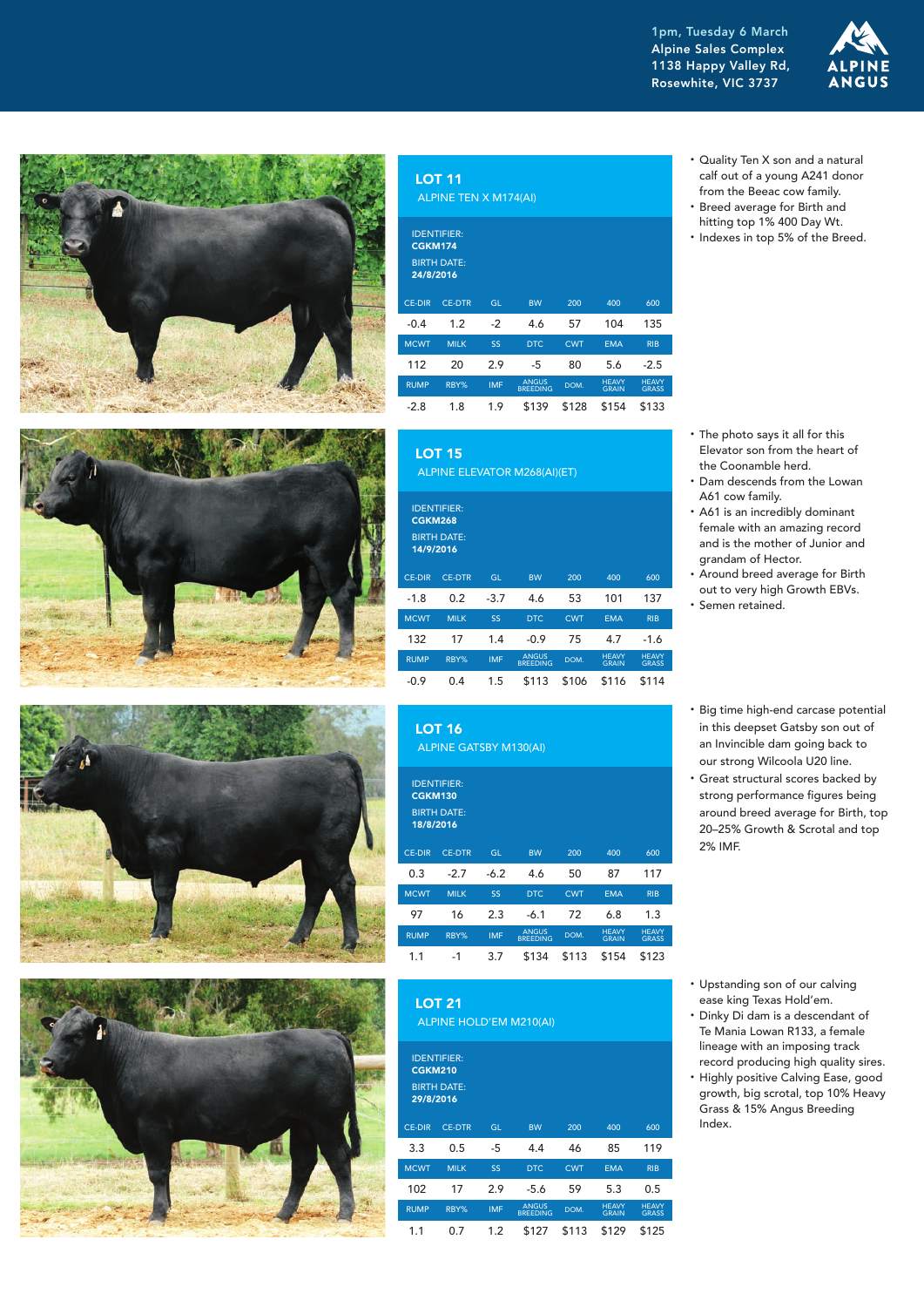# ALIPINE ANGUS BULL SALE AUTUMN 2018

| LOT ID     | <b>NAME</b>                             | DOB     | <b>SIRE</b>                      |            | STATUS FC RC FA RA RS RH MSCL SHTH |            |                           |     |                     |  |
|------------|-----------------------------------------|---------|----------------------------------|------------|------------------------------------|------------|---------------------------|-----|---------------------|--|
|            | 63 CGKM034 ALPINE WEIGH UP M034(AI)     |         | 13/3/16 PLATTEMERE WEIGH UP K360 | <b>HBR</b> | 6<br>5                             |            | 6 5 5 5 C- 5              |     |                     |  |
|            | 64 CGKM092 ALPINE M092                  | 23/5/16 | <b>LARGO FULL HOUSE F12</b>      | <b>HBR</b> | 7<br>- 5                           | - 6<br>6   | - 5                       | - 5 | $\mathsf{C}$<br>- 5 |  |
|            | 65 CGKM074 ALPINE FULL HOUSE M074       | 18/4/16 | <b>LARGO FULL HOUSE F12</b>      | <b>HBR</b> | 7 5                                | - 5<br>- 6 | 5                         |     | 5 C+ 4              |  |
|            | 66 CGKM016 ALPINE HECTOR M016(AI)       | 4/3/16  | <b>COONAMBLE HECTOR H249</b>     | <b>HBR</b> | 6<br>6                             | - 5<br>- 5 | 5                         | 6   | C+ 4                |  |
|            | 67 CGKM033 ALPINE HECTOR M033(AI)(ET)   | 13/3/16 | <b>COONAMBLE HECTOR H249</b>     | <b>HBR</b> | 6<br>- 5                           | - 5<br>-5  | 6                         | -5  | $C+$<br>- 5         |  |
|            | 68 CGKM045 ALPINE WEIGH UP M045(AI)     | 19/3/16 | PLATTEMERE WEIGH UP K360         | <b>HBR</b> | 6<br>-5                            | - 5<br>-5  | -5                        | -5  | $\mathsf{C}$<br>- 5 |  |
|            | 69 CGKM046 ALPINE JET M046              | 21/3/16 | ALPINE JET J090                  | <b>HBR</b> | - 5<br>6                           | - 5<br>- 5 | 5                         | -5  | $\mathsf{C}$<br>- 5 |  |
|            | 70 CGKM075 ALPINE JET M075              | 19/4/16 | ALPINE JET J090                  | <b>HBR</b> | -5<br>6                            | -5<br>-5   | - 5                       | -5  | $C+ 5$              |  |
|            | 71 CGKM084 ALPINE JET M084              | 2/5/16  | ALPINE JET J090                  | <b>HBR</b> | -5<br>6                            | - 5<br>-5  | - 5                       | - 5 | $\mathsf{C}$<br>-4  |  |
|            | 72 CGKM065 ALPINE HIGH ROLLER M065      | 3/4/16  | <b>HAZELDEAN HIGH ROLLER H6</b>  | <b>HBR</b> | -5<br>6                            | -5<br>6    | 6                         | -5  | C.<br>-3            |  |
| 73 CGKM011 | ALPINE WEIGH UP M011(AI)                | 28/2/16 | PLATTEMERE WEIGH UP K360         | <b>HBR</b> | 6<br>-5                            | -5<br>-5   | - 5                       | 6   | $C+$<br>- 5         |  |
| 74 CGKM023 | ALPINE WEIGH UP M023(AI)                | 8/3/16  | PLATTEMERE WEIGH UP K360         | <b>HBR</b> | -5                                 | -5<br>6    | -5                        | -5  | $C+$<br>- 5         |  |
| 75 CGKM026 | ALPINE WEIGH UP M026(AI)                | 9/3/16  | PLATTEMERE WEIGH UP K360         | <b>HBR</b> | 6<br>- 5                           | - 5<br>6   | - 5                       | - 5 | $C+$<br>- 5         |  |
| 76 CGKM064 | ALPINE FULL HOUSE M064                  | 3/4/16  | LARGO FULL HOUSE F12             | <b>HBR</b> | $5\overline{)}$<br>6               | - 5<br>-5  | 5                         | - 5 | $\mathsf{C}$<br>- 5 |  |
|            | 77 CGKM071 ALPINE FULL HOUSE M071       | 15/4/16 | LARGO FULL HOUSE F12             | <b>HBR</b> | -5                                 | -5<br>- 6  | - 5                       | - 5 | $\mathsf{C}$<br>- 5 |  |
| 78 CGKM088 | ALPINE FULL HOUSE M088                  | 13/5/16 | LARGO FULL HOUSE F12             | <b>HBR</b> | - 5<br>6                           | - 5<br>-5  | - 5                       | -5  | C.                  |  |
|            | 79 CGKM093 ALPINE FULL HOUSE M093       | 10/6/16 | LARGO FULL HOUSE F12             | <b>HBR</b> | -5                                 | -5<br>-5   | - 5                       | -5  | $C+$<br>- 5         |  |
|            | 80 CGKM269 ALPINE ELEVATOR M269(AI)(ET) | 12/9/16 | <b>COONAMBLE ELEVATOR E11</b>    | <b>HBR</b> | 5<br>-5                            | -5<br>-5   | -4                        | 6   | $C-$<br>-4          |  |
|            | 81 CGKM159 ALPINE GATSBY M159 (AI)      | 22/8/16 | MILWILLAH GATSBY G279            | <b>HBR</b> | 5<br>5                             | 5<br>-5    | 5                         | -5  | $\mathsf{C}$<br>- 5 |  |
|            | 82 CGKM163 ALPINE WEIGH UP M163(AI)     | 22/8/16 | PLATTEMERE WEIGH UP K360         | <b>HBR</b> | 6                                  | - 6<br>- 5 | - 5                       | 6   | $\mathsf{C}$<br>- 5 |  |
|            | 83 CGKM467 ALPINE WEIGH UP M467(AI)(ET) | 15/8/16 | PLATTEMERE WEIGH UP K360         | <b>HBR</b> | 6                                  | 6<br>6     | 6                         | -5  | $\mathsf{C}$        |  |
| 84 CGKM468 | ALPINE WEIGH UP M468(AI)(ET)            | 15/8/16 | PLATTEMERE WEIGH UP K360         | <b>HBR</b> | 6<br>-5                            | - 5<br>-5  | - 5                       | -5  | $C+$<br>- 5         |  |
| 85 CGKM211 | ALPINE WEIGH UP M211(AI)                | 30/8/16 | PLATTEMERE WEIGH UP K360         | <b>HBR</b> | 6<br>-5                            | -5<br>-5   |                           | -5  | C<br>- 5            |  |
| 86 CGKM167 | ALPINE JUNIOR M167(AI)                  | 23/8/16 | <b>COONAMBLE JUNIOR J266</b>     | <b>HBR</b> | - 5<br>6                           | - 5<br>-5  | - 5                       | -5  | $\mathsf{C}$<br>- 5 |  |
| 87 CGKM201 | ALPINE JUNIOR M201(AI)                  | 27/8/16 | <b>COONAMBLE JUNIOR J266</b>     | <b>HBR</b> | 6<br>-6                            | - 5<br>5   | $5\phantom{.0}$           | - 5 | $\mathsf{C}$<br>- 5 |  |
|            | 88 CGKM180 ALPINE JUNIOR M180(AI)       | 25/8/16 | <b>COONAMBLE JUNIOR J266</b>     | <b>HBR</b> | - 5<br>6                           | - 5<br>- 5 | - 5                       | - 5 | C.                  |  |
|            | 89 CGKM276 ALPINE HIGH ROLLER M276      | 14/9/16 | HAZELDEAN HIGH ROLLER H6         | <b>HBR</b> | 6<br>- 5                           | 5<br>5     | - 5                       | - 5 | $C-$                |  |
| 90 CGKM486 | ALPINE HOLD 'EM M486(AI)(ET)            | 6/9/16  | TEXAS HOLD 'EM H126              | <b>HBR</b> | -5                                 | -6         | - 5                       | -5  | C+<br>- 5           |  |
| 91 CGKM220 | ALPINE HOLD'EM M220(AI)                 | 1/9/16  | TEXAS HOLD 'EM H126              | <b>HBR</b> | 6<br>-5                            | -6<br>-5   | - 5                       | -5  | C                   |  |
| 92 CGKM266 | ALPINE HECTOR M266(AI)(ET)              | 12/9/16 | <b>COONAMBLE HECTOR H249</b>     | <b>HBR</b> | - 5<br>6                           | - 5<br>- 5 | - 5                       | -5  | $\mathsf{C}$<br>- 5 |  |
|            | 93 CGKM192 ALPINE WEIGH UP M192(AI)     | 26/8/16 | PLATTEMERE WEIGH UP K360         | <b>HBR</b> | - 5<br>6                           | -6<br>- 5  | 5                         | -5  | $\mathsf{C}$<br>- 5 |  |
|            | 94 CGKM475 ALPINE WEIGH UP M475(AI)(ET) | 19/8/16 | PLATTEMERE WEIGH UP K360         | <b>HBR</b> | 6<br>- 5                           | - 5<br>- 5 | - 5                       | -5  | $\mathsf{C}$<br>- 5 |  |
|            | 95 CGKM158 ALPINE RESOURCE(AI)          |         | 22/8/16 SAV RESOURCE 1441        | <b>HBR</b> | 6<br>- 5                           | - 5<br>-5  | - 5                       | -5  | <b>B-</b><br>-5     |  |
| 96 CGKM137 | ALPINE HOLD'EM M137(AI)                 | 19/8/16 | TEXAS HOLD 'EM H126              | <b>HBR</b> | 5                                  | - 5<br>- 5 | - 5                       | -5  | $\mathsf{C}$<br>- 5 |  |
|            | 97 CGKM218 ALPINE HOLD'EM M218(AI)      | 30/8/16 | TEXAS HOLD 'EM H126              | <b>HBR</b> | -5<br>6                            | -5<br>-5   | - 5                       | -5  | $C-$<br>- 5         |  |
|            | 98 CGKM190 ALPINE JUNIOR(AI)            | 26/8/16 | <b>COONAMBLE JUNIOR J266</b>     | <b>HBR</b> | -5<br>6                            | - 5<br>-5  | - 5                       | -5  | $C+$ 5              |  |
|            | 99 CGKM113 ALPINE JAGGER M113(AI)       | 14/8/16 | ALPINE JAGGER J260               | <b>HBR</b> | 5<br>-5                            | - 5<br>-5  | - 5                       | - 5 | $C-$<br>- 5         |  |
|            | 100 CGKM116 ALPINE ALL IN(AI)           | 15/8/16 | DEER VALLEY ALL IN 2138          | <b>HBR</b> | -5<br>6                            | -5<br>-5   | -4                        | -5  | C.<br>- 5           |  |
|            | 101 CGKM280 ALPINE HIGH ROLLER          | 14/9/16 | HAZELDEAN HIGH ROLLER H6         | <b>HBR</b> | 6<br>5                             | 5          | $5\quad 5\quad 5\quad C+$ |     |                     |  |
|            |                                         |         |                                  |            |                                    |            |                           |     |                     |  |

#### BREED AVG. EBVS FOR 2016 BORN CALVES

Field Day: Increasing Herd Fertility



#### 9AM WEDNESDAY 21 FEBRUARY

You are invited to attend this free field day brought to you by a range of partners being held at *Alpine Angus Sales Complex*, 1138 Happy Valley Rd Rosewhite.

- Guest Speakers and presentations 9.00am–1.00pm • *Benefits of higher fertility and tighter*
- *calving intervals* (Dr. John Webb Ware) • *Semen evaluation and physical*
- *examination of bulls* (Haydn Shipard) • *Beef Class Stuctural Assessment*
- (Ian Moreland) • *Reproductive diseases & herd health*
- *strategies* (Zoetis) BBQ lunch by Rosewhite CWA 1.00 pm, followed by informal viewing of bulls.

RSVP: TAFCO Rural Supplies by Monday 19 February 2018 Ph: 03 5752 1800 / e: kerry@tafco.com.au

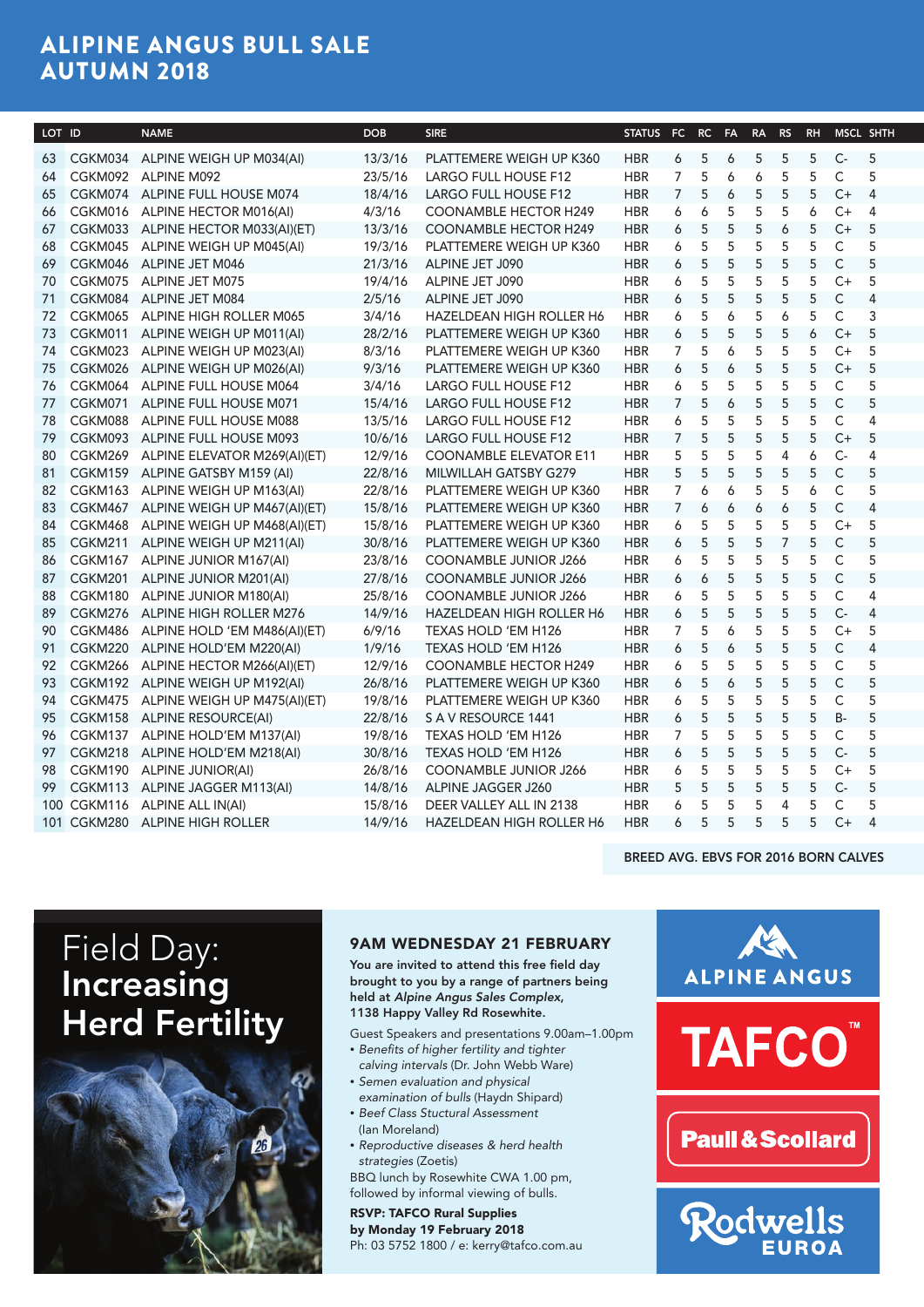1pm, Tuesday 6 March Alpine Sales Complex 1138 Happy Valley Rd, Rosewhite, VIC 3737



| LOT CEDIR CEDTR |               |              |                                    | GL BWT                  | 200          | 400      |           |           |                     |                | 600 MCW MILK SCR DTC CWT EMA RIB RUMP RBY IMF |      |                |                  |                |                 |                | <b>ABI</b>                                                                                       |       | DOM HGRN HGRSS    |            |
|-----------------|---------------|--------------|------------------------------------|-------------------------|--------------|----------|-----------|-----------|---------------------|----------------|-----------------------------------------------|------|----------------|------------------|----------------|-----------------|----------------|--------------------------------------------------------------------------------------------------|-------|-------------------|------------|
| 63              | $-4.8 -2.1$   |              | $-2.4$ 5.6                         |                         | - 52         |          | 91 118    | 103       |                     |                |                                               |      |                |                  |                |                 |                | 15 0.8 -1.3 72 6.7 -3.5 -4.7 2.9 1.1 \$100 \$105 \$103 \$101                                     |       |                   |            |
| 64              | 0.8           | 0.6          | -4.1 4.8                           |                         | 48           | 82       | 106       | 102       |                     | 4 1.3          | $-3.3$                                        | 61   | $3.2 -0.5$     |                  | -0.5           | $0.8\,$         | 0.7            | \$99                                                                                             | \$103 |                   | \$92 \$103 |
| 65              | 2.2           | 1.3          | $-2.9$ 3.6                         |                         | 43           | 77       | 93        | 80        | 9 1.5               |                | $-4.7$                                        | 59   | 5.5            | $-0.7$           | $\overline{0}$ | 0.4             |                | 2 \$110                                                                                          |       | \$111 \$113 \$108 |            |
| 66              | -4.6          | 2.4          | -6.8                               | 2                       | -36          | 61       | 86        | -69       | 14 0.9              |                | $-3.4$                                        | - 46 | 7.3            | 0.9              | 0.5            | $0.8\,$         | 1.2            | \$98                                                                                             | \$97  | \$90              | \$101      |
| 67              |               | $-1.9 - 3.4$ | $-5$ 5.4                           |                         | 43           | 72       | 98        | 84        |                     |                | $11 \t 0.5 \t -3.1$                           | 58   | 7.6 0.5        |                  | 0.6            | $1.2 \quad 0.4$ |                | \$89                                                                                             | \$92  | \$75              | \$96       |
| 68              | $-3.1$        | 0.1          | -6.1 5.6                           |                         | 55           | 97       | 126       | 102       | 16 1.4              |                | $-2.2$                                        | - 74 | $6.8 - 2.8$    |                  | -3.8           |                 |                | 2.6 1.3 \$117 \$116 \$123 \$116                                                                  |       |                   |            |
| 69              | 2.8           | 1.3          | $-4.5$                             | $\overline{\mathbf{3}}$ | -41          | 76       | 97        | 86        | 15 0.9              |                | $-4.9$                                        | 54   | 5.6            | $-0.1$           | $\overline{0}$ |                 |                | $0$ 2.4 \$113                                                                                    | \$108 | \$121             | \$109      |
| 70              | 0.5           | $-1$         | $-4.9$ 4.9                         |                         | -46          | 80       | 105       | 97        | 13  1.5  -4.6       |                |                                               | 57   |                | $5.9 -0.8 -0.5$  |                |                 |                |                                                                                                  |       | \$106 \$108       | \$108      |
| 71              | $-3.5$        | $-4.5$       | $-3.2$                             | $6^{\circ}$             | 47           |          | 80 110    | 106       |                     |                | 13  1.4  -4.1  65                             |      | 6.5            |                  | $0 -0.3$       |                 |                | 0 2.7 \$106                                                                                      |       | \$95 \$118 \$101  |            |
| 72              | $-0.2$        | 1.3          | -2.6 5.4                           |                         | 52           | 89       | 112       | 112       | 15  1.2  -2.5       |                |                                               |      |                | 61 5.4 -1.1 -0.9 |                | $0.8\,$         |                | 2 \$108                                                                                          |       | \$109 \$113 \$107 |            |
| 73              | 4.4           | 3.3          | -9.7                               | $\overline{1}$          | 51           | 91       | 109       | 67        | 19                  | 2.5            | $-4.7$                                        | 72   | $6.6 -1.2$     |                  | $-2$           |                 |                | 1.9 1.8 \$131                                                                                    | \$132 | \$135             | \$129      |
| 74              | 1.3           | 2.1          | $-4.9$ 3.3                         |                         | 50           | 90       | 108       | 77        | 16                  |                | $2.2 -4.4$                                    | 64   |                | $6.7 - 1.2$      | $-2$           | 1.8             |                | 2.2 \$129                                                                                        | \$128 | \$139             | \$124      |
| 75              |               |              | $0.1$ 1.1 $-5.6$ 3.8               |                         | 49           | 87       | 107       | 90        | 15                  |                | $1 - 2.5$                                     | 70   |                | $6.8$ -1.9 -2.8  |                |                 |                | 2 0.9 \$104 \$112 \$100 \$107                                                                    |       |                   |            |
| 76              |               | 4.2 1.8      | $-3.2$ 2.7                         |                         | -38          | 67       | 85        | 67        | 10                  | 1.3            | $-5$                                          | 52   |                | 3.4 -0.6         | $-0.1$         |                 |                | 0.4 1.6 \$100                                                                                    | \$102 | \$98              | \$100      |
| 77              | 3.3           | 1.7          | $-2$ 3.6                           |                         | 42           | - 76     | 101       | 82        | $11 \t 1.3 \t -3.3$ |                |                                               | 58   | 4.3            | $-1.7$           | $-1$           |                 |                | 0.8 1.4 \$106                                                                                    |       | \$106 \$106 \$107 |            |
| 78              | 2.3           | 2.1          | $-2.3$ 3.4                         |                         | -38          | 68       | 83        | 74        |                     |                | 8 1.3 -3.4                                    | 54   |                | $3.2 -1.2 -0.2$  |                | 0.7             | 0.9            | \$87                                                                                             | \$98  | \$78              | \$92       |
| 79              |               |              | $1.4 -1.1 -2.1$                    | $5^{\circ}$             | 44           | 82       | 106       | 98        |                     |                | $9$ 2.2 -5.1                                  | 60   | 4.9 -0.8       |                  |                |                 |                | 0.2 0.5 1.5 \$113 \$108 \$116 \$111                                                              |       |                   |            |
| 80              |               | $-5.8 - 1.3$ | $-2.9$ 6.4                         |                         | 58           | 103      | 145       | 145       | 14                  | 1.5            | -0.5                                          | 78   | 4.7            |                  | $-2$ $-1.5$    |                 |                |                                                                                                  | \$100 | \$111 \$110       |            |
| 81              |               | $-1.1 -2.6$  | $-3.1$ 5.4                         |                         | - 45         | 80       | 108       | 100       | 14 1.4              |                | $-5.1$                                        | 67   | 6.1            |                  |                |                 |                | 0.3 -0.6 -0.2 2.4 \$109                                                                          | \$99  | \$119 \$104       |            |
| 82              | -1.6          | $-0.7$       | -8.2 4.5                           |                         | 54           | 95       | 119       | 97        | 17                  | 0.4            | $-1.6$                                        |      |                | 75 7.2 -2.9 -3.7 |                | 2               |                | 2 \$115 \$116 \$123 \$113                                                                        |       |                   |            |
| 83              |               |              | $-1.4$ 1.6 $-5.8$ 2.4              |                         | -46          | 81       | 93        | 53        |                     |                | 20  0.8  -5.2                                 | 62   |                |                  |                |                 |                | 7.7 -1.1 -1.6 1.3 2.2 \$113 \$117 \$116 \$110                                                    |       |                   |            |
| 84              | -2.9          | 1.1          | $-5.3$ 3.5                         |                         | 49           | 84       | 99        | 61        | 19                  | 1.2            | $-5$                                          | 64   |                | 7.4 -1.5 -2.1    |                |                 |                | 1.5 2.3 \$114 \$116 \$120 \$110                                                                  |       |                   |            |
| 85              |               |              | $-3.9$ $-1.2$ $-3.7$ $5.3$         |                         | - 55         | 98       | 118       | 93        | 15  1.8  -2.5       |                |                                               | 76   |                | $6.2 -2.2 -2.4$  |                |                 |                | 2 1.4 \$109                                                                                      |       | \$115 \$111 \$110 |            |
| 86              |               |              | $1.7$ $1.1$ $-0.3$ $3.2$           |                         | 44           |          | 80 112    | 95        | 15  2.2  -4.6       |                |                                               |      |                |                  |                |                 |                | 67 4.8 -1.5 -1.9 0.9 2.2 \$123 \$111 \$135                                                       |       |                   | \$117      |
| 87              |               |              | $0.2$ $-2.2$ $-1.1$ $4.5$          |                         | -48          | 87       | 117       | 95        |                     |                | 13  1.6  -4.8                                 | 68   |                |                  |                |                 |                | 4.4 -0.8 -1.1  0.2  2.6  \$124  \$111  \$138                                                     |       |                   | \$117      |
| 88              | $-1.7$        | $-2$         | $-1.6$ 5.4                         |                         | 49           | 87       | 126       | 116       | 15                  | $\overline{1}$ | $-2.7$                                        | - 74 | $5.2 -2.1$     |                  | $-3$           | 1.2             |                | 2 \$116 \$103 \$128                                                                              |       |                   | \$111      |
| 89              | $2.2^{\circ}$ | 3.4          | $-1.9$ 3.5                         |                         | -45          | 77       | 92        | 89        | 16  0.6             |                | $-1.7$                                        | 52   |                | 4.6 -0.7         | -0.6           |                 | $0.1$ 2.1      | \$92                                                                                             | \$102 | \$91              | \$94       |
| 90              | 3.7           | 1.6          | $-5.9$ 2.4                         |                         | -38          | 72       | 97        | 73        | 18 2.2              |                | $-5$                                          | 50   |                | 5.6 1.6          |                |                 |                | 2.2 -0.1 1.4 \$109                                                                               |       | \$104 \$104       | \$111      |
| 91              |               | $2.2 -0.8$   | $-2.3$ 4.3                         |                         | 44           | 76       | 108       | 94        | 16  1.8  -4.8       |                |                                               | 53   |                | 6.3 0.1 -0.3 0.6 |                |                 |                | 2 \$118 \$106 \$125 \$114                                                                        |       |                   |            |
| 92              | -1.8<br>3.8   |              | $-1.4$ $-5.8$ 6.7<br>$3 - 5.6$ 1.7 |                         | - 51<br>- 48 | 87       | 121       | 124<br>63 |                     |                | 8  0.7  -2.3                                  | 68   | 8 <sup>8</sup> | 0.3              | $0.8\,$        |                 |                |                                                                                                  |       |                   |            |
| 93<br>94        | 0.4           | 2.2          | -6 1.8                             |                         | 45           | 90<br>81 | 106<br>92 | 50        |                     |                | 19  1.4  -3.1  67<br>22 0.9 -4.8              | 62   |                |                  |                |                 |                | 7.1 -2.2 -3.1 2.4 1.4 \$122 \$129 \$123 \$122<br>7.6 -1.4 -2.1 1.4 2.2 \$114 \$120 \$118 \$112   |       |                   |            |
| 95              | 3.5           | 1.3          | $-2.6$ 3.8                         |                         | 46           | 83       | 102       | 70        | 14 1.8              |                | -4                                            | 58   |                | 6.7 -0.4 -0.4    |                |                 |                | 1.5   0.7   \$111   \$116   \$103                                                                |       |                   | \$115      |
| 96              |               | 5.1 1.2      | -6.4 2.2                           |                         | -41          | 74       | 101       | 80        | 16                  | 1.5            | $-4.5$                                        | 52   | 6.3            | 0.6              | 0.4            |                 |                | 0.6 1.6 \$113                                                                                    | \$107 | \$113             | \$113      |
| 97              | $\mathbf{3}$  | 1.7          | $-3.7$ 2.7                         |                         | -40          | 73       | - 97      | 93        | 15                  |                | $1 -4.9$                                      | 54   | -4.8           | 0.6              | 0.9            |                 | $0.2\quad 0.6$ | \$97                                                                                             | \$98  | \$87              | \$101      |
| 98              |               | $-6.8 - 2.1$ | 1.1 5.9                            |                         | -54          | 94       | 132       | 117       |                     |                | 13 1.5 -3.5                                   | 77   |                |                  |                |                 |                | 5.8 -1.1 -2.4 0.6 2.2 \$113                                                                      | \$99  | \$124 \$108       |            |
| 99              |               |              | $-2.6$ $-1.3$ $-5.7$ $6.2$         |                         | 49           |          | 82 118    | 109       | 11  2.4  -4.4       |                |                                               | 60   |                | $3.8$ -1.6 -2.3  |                |                 |                | 1.3 1.7 \$112 \$101 \$121 \$107                                                                  |       |                   |            |
| 100             |               |              | $-4$ $-0.1$ $-5.6$ 3.7             |                         | - 50         | 89       | 117       | 96        | 13 1.1              |                | $-1.5$                                        | 65   |                | $6 -2.2 -2.8$    |                |                 |                | 1.6 1.8 \$107                                                                                    | \$106 | \$111 \$106       |            |
| 101             |               |              | 0.1 1.6 -1.9 4.9 51 87 113 108     |                         |              |          |           |           |                     |                |                                               |      |                |                  |                |                 |                | 18    1.4    -3.5    64    5.2    -1.3    -1.4    0.6    2.3    \$113    \$109    \$122    \$109 |       |                   |            |
|                 |               |              |                                    |                         |              |          |           |           |                     |                |                                               |      |                |                  |                |                 |                |                                                                                                  |       |                   |            |
|                 |               | $+0.1 +0.3$  |                                    |                         |              |          |           |           |                     |                |                                               |      |                |                  |                |                 |                | -3.9 +4.3 +43 +80 +104 +90 +15 +1.8 -4.0 +58 +4.7 +0.0 -0.1 +0.3 +1.7 +110 +106 +115 +108        |       |                   |            |
|                 |               |              |                                    |                         |              |          |           |           |                     |                |                                               |      |                |                  |                |                 |                |                                                                                                  |       |                   |            |



# We Care! All bulls are:

- Semen quality tested and undergo a physical examination.
- Independantly Structurally assessed.
- Registered, Performance Recorded HBR or APR Angus – eligible for export heifers.
- 7 in 1 vaccinated.
- Vibriosis vaccinated.
- Pestivirus vaccinated & tested PI free.
- Drenched prior to delivery. • Free delivery (within reason!).
- Backed by Alpine 3-year guarantee and a
- will-do-attitude to stand by our product and do whatever we can should problems arise (also covers bulls sold at previous Welcome Swallow sales).